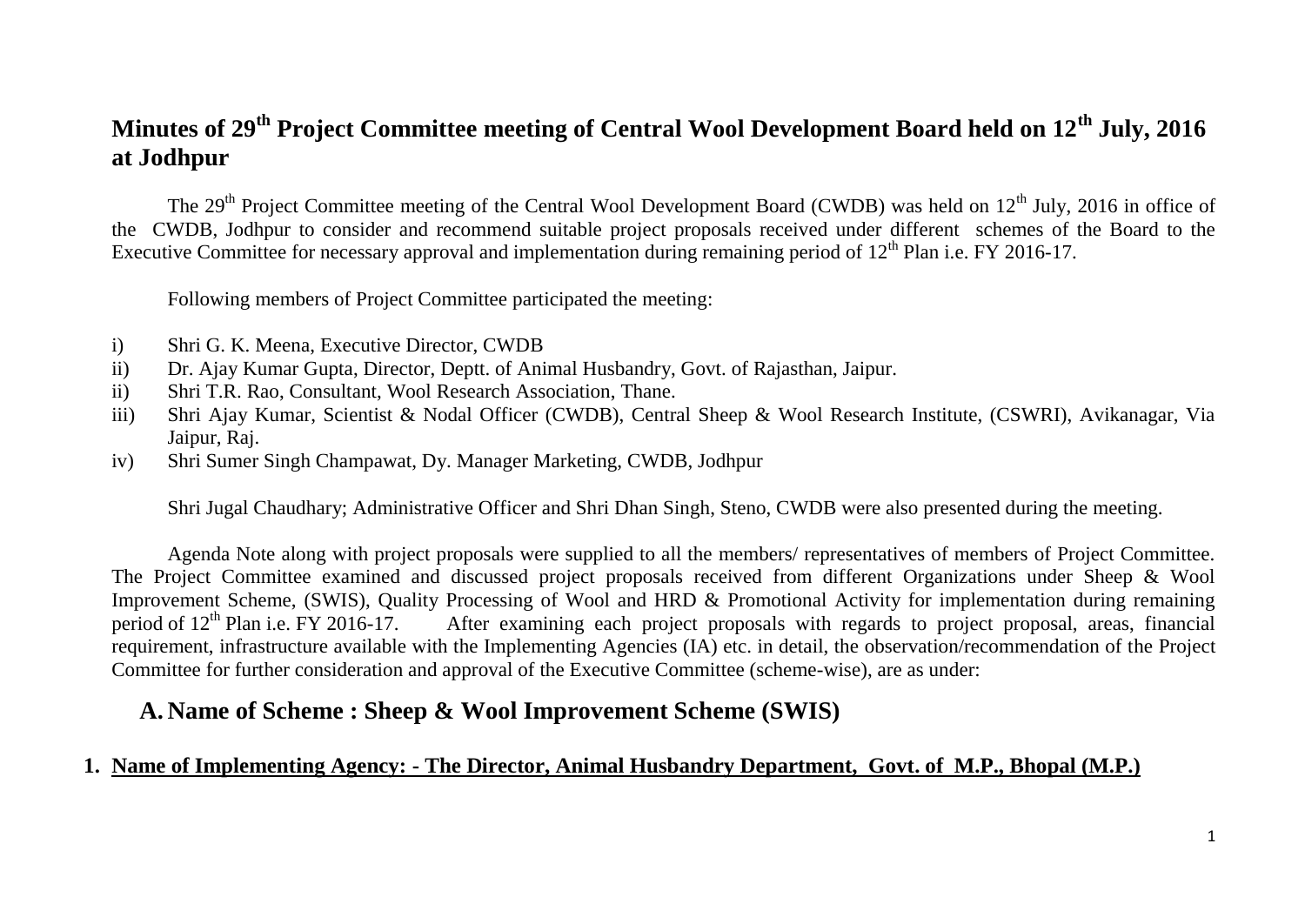| (Rs. in lakhs) |  |  |
|----------------|--|--|
|                |  |  |

| S              | <b>Components</b>                 |                 | <b>Year wise Total Expenditure</b> |            |            | <b>Total</b> | <b>Recommendation of the Project</b>              |
|----------------|-----------------------------------|-----------------|------------------------------------|------------|------------|--------------|---------------------------------------------------|
| No             |                                   |                 | (Rs in Lakh)                       |            |            |              | <b>Committee meeting</b>                          |
|                |                                   | Unit            | $1st$ year                         | $2nd$ year | $3rd$ year | Cost         |                                                   |
|                | <b>Health Care</b>                | $0.64$ Lakh     | 11.52                              | 11.52      | 11.52      | 34.56        | The Board has received first project              |
|                | $@$ Rs 18/- per sheep             | Sheep per year  |                                    |            |            |              | from M.P. State during 12 <sup>th</sup> Plan. The |
| $\overline{2}$ | Breed Improvement-Distribution of | 400 Stud Rams   | 20.00                              |            |            | 20.00        | Project Committee (PC) considered and             |
|                | good quality breedable Rams @ Rs  |                 |                                    |            |            |              | recommended the project to benefit 0.64           |
|                | 5,000/- per Ram                   |                 |                                    |            |            |              | lakhs sheep of M.P. State with                    |
| 3              | Strengthening of sheep breeding   | farm            | 20.00                              |            |            | 20.00        | strengthening of one sheep breeding               |
|                | farm $@$ Rs. 20.00 Lakh per farm  |                 |                                    |            |            |              | farm and distribution of<br>400 good              |
|                | Overhead Expenditure $@$ 5/- per  | 0.64 lakh Sheep | 3.20                               | 3.20       | 3.20       | 9.60         | quality breedable rams with total grant           |
|                | sheep                             | per year        |                                    |            |            |              | of Rs. 54.72 lakhs during current FY              |
|                | <b>Total Cost</b>                 |                 |                                    | 14.72      | 14.72      | 84.16        | 2016-17.                                          |

## **2. Name of Implementing Agency: - The Director Animal Husbandry Department, Govt. of Rajasthan, Jaipur.**

| S              | <b>Components</b>            | <b>Year wise Total Expenditure</b> |            |            |                                 | <b>Total</b> | <b>Recommendation of the Project Committee</b>             |
|----------------|------------------------------|------------------------------------|------------|------------|---------------------------------|--------------|------------------------------------------------------------|
| N <sub>0</sub> |                              | (Rs in Lakh)                       |            |            | project                         | meeting      |                                                            |
|                |                              | Unit                               | $1st$ year | $2nd$ year | $\overline{3}^{\text{rd}}$ year | Cost         |                                                            |
|                | <b>Health Care</b>           | 10 lakhs                           | 180.00     | 180.00     | 180.00                          | 540.00       | The Board has received first project from Rajasthan        |
|                | $\omega$ Rs 18/- per sheep   | Sheep                              |            |            |                                 |              | Govt. during $12th$ Plan. The PC considered and            |
|                |                              | per year                           |            |            |                                 |              | recommended the project to benefit 10 lakhs sheep of       |
| 2              | Overhead Expenditure         | 10 lakh                            | 50.00      | 50.00      | 50.00                           | 150.00       | Jodhpur and Bikaner division against the proposal of total |
|                | $\omega$ Rs. 5/- per sheep   | Sheep                              |            |            |                                 |              | 20 lakhs with coverage of 10% i.e. one lakh sheep under    |
|                |                              | per year                           |            |            |                                 |              | 'Feed Supplement' component with total grant of Rs. 500    |
| 3              | Feed Supplement to           | One lakh                           | 270.00     | 270.00     | 270.00                          | 810.00       | lakhs during current FY 2016-17. It was decided that the   |
|                | debilitated/weak             | eligible                           |            |            |                                 |              | Implementing Agency i.e. Animal Husbandry Deptt.,          |
|                | /pregnant sheep $\omega$ Rs  | sheep                              |            |            |                                 |              | Govt. of Raj. will submit undertaking before issuing       |
|                | $3/$ - per sheep per day for |                                    |            |            |                                 |              | sanction that there would be no duplicity of welfare       |
|                | 90 days                      |                                    |            |            |                                 |              | programme for the same purpose to the wool growers         |
|                | <b>Total Cost</b>            |                                    | 500.00     | 500.00     | 500.00                          | 1500.00      | under the project areas of CWDB.                           |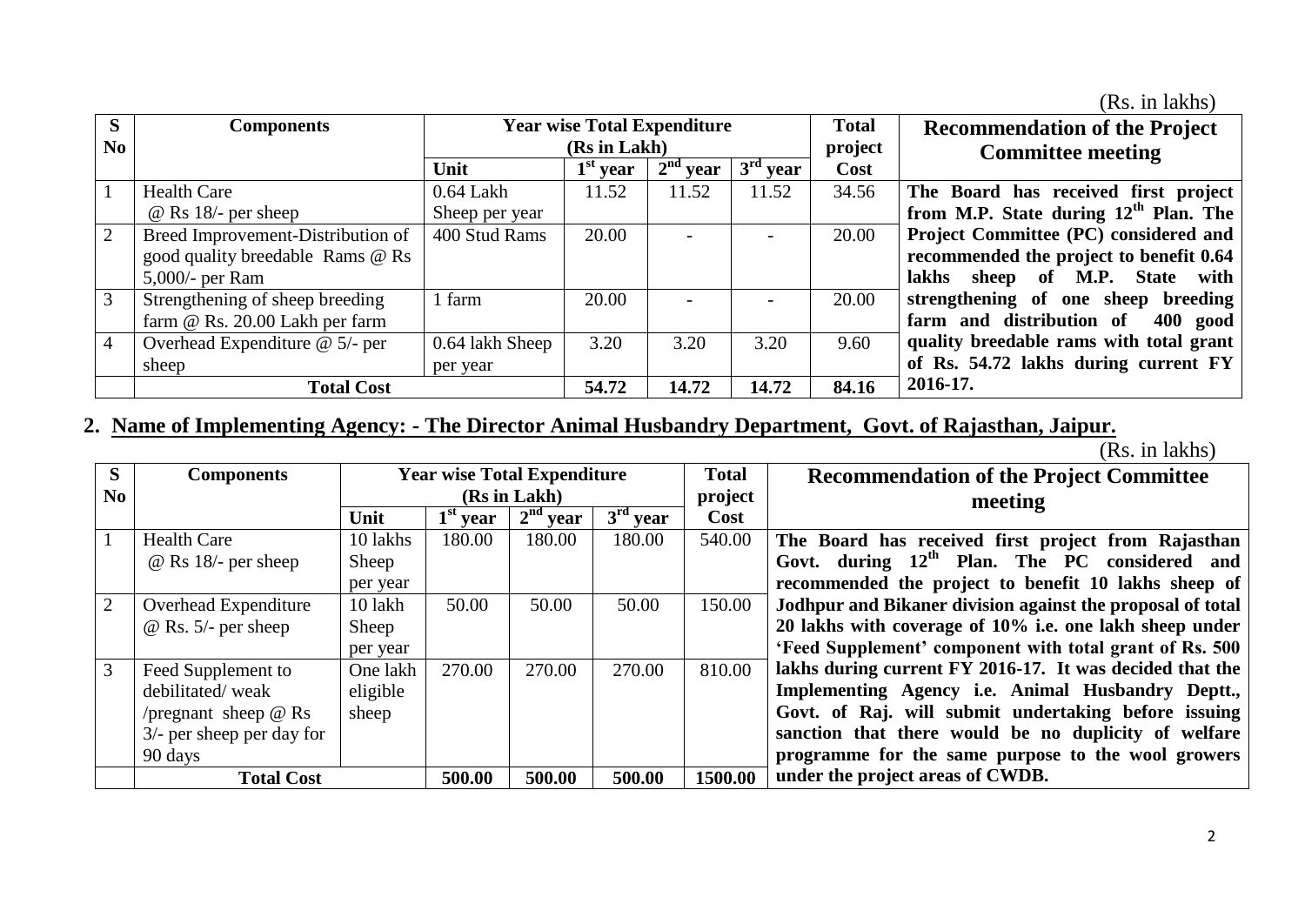#### **3. Name of Implementing Agency: - The H.P. State Cooperative Wool Procurement and Marketing Federation Ltd, Shimla (HP).**

(Rs. in lakhs)

| S | <b>Components</b>            |                 |              | <b>Year wise Total Expenditure</b> |            | <b>Total project</b> | <b>Recommendation of the Project</b>              |
|---|------------------------------|-----------------|--------------|------------------------------------|------------|----------------------|---------------------------------------------------|
| N |                              |                 | (Rs in Lakh) |                                    |            | Cost                 | <b>Committee meeting</b>                          |
|   |                              | Unit            | $1st$ year   | 2 <sup>nd</sup><br>year            | $3rd$ year |                      |                                                   |
|   | <b>Health Care</b>           | 2.00 Lakh Sheep | 36.00        | 36.00                              | 36.00      | 108.00               | The Project Committee considered and              |
|   | $@$ Rs 18/- per sheep        | per year        |              |                                    |            |                      | recommended the project to benefit 2              |
| 2 | Breed Improvement-           | 400 Ram per     | 20.00        | 20.00                              | 20.00      | 60.00                | lakhs new sheep of H.P. State with total          |
|   | Distribution of Ram @ Rs     | year $(400X3)$  |              |                                    |            |                      | grant of Rs. 66 lakhs during FY 2016-17           |
|   | $5000/-$ per Ram             |                 |              |                                    |            |                      | including distribution of 400 good quality        |
| 3 | Overhead Expenditure $@$ 5/- | 2.00 lakh Sheep | 10.00        | 10.00                              | 10.00      | 30.00                | <b>breedable</b><br><b>Breed</b><br>under<br>rams |
|   | per sheep                    | per year        |              |                                    |            |                      | Improvement.                                      |
|   | <b>Total Cost</b>            |                 |              | 66.00                              | 66.00      | 198.00               |                                                   |
|   |                              |                 |              |                                    |            |                      |                                                   |

### **4. Name of Implementing Agency: - Punyashloka Ahilyadevi Maharashtra Mendhi Va Sheli Vikas Mahamandal Ltd Pune.**

| S  | <b>Components</b>           |                |              | <b>Year wise Total Expenditure</b> |            | <b>Total project</b> | <b>Recommendation of the Project</b>       |
|----|-----------------------------|----------------|--------------|------------------------------------|------------|----------------------|--------------------------------------------|
| No |                             |                | (Rs in Lakh) |                                    |            | Cost                 | <b>Committee meeting</b>                   |
|    |                             | Unit           | $1st$ year   | $2nd$ year                         | $3rd$ year | Rs in Lakh)          |                                            |
|    | <b>Health Care</b>          | 3.00 Lakh      | 54.00        | 54.00                              | 54.00      | 162.00               | The Project Committee considered and       |
|    | $\omega$ Rs 18/- per sheep  | Sheep per year |              |                                    |            |                      | recommended the project to benefit 3 lakhs |
| 2  | Breed Improvement-          | 500 Ram per    | 25.00        | 25.00                              |            | 50.00                | new sheep of Maharashtra State with total  |
|    | Distribution of Ram @       | year $(500X2)$ |              |                                    |            |                      | grant of Rs. 94 lakhs during FY 2016-17    |
|    | $Rs$ 5000/- per Ram         |                |              |                                    |            |                      | including distribution of 500 good quality |
| 3  | <b>Overhead Expenditure</b> | 3.00 lakh      | 15.00        | 15.00                              | 15.00      | 45.00                | breedable rams under Breed Improvement.    |
|    | $\omega$ 5/- per sheep      | Sheep per year |              |                                    |            |                      |                                            |
|    | <b>Total Cost</b>           | 94.00          | 94.00        | 69.00                              | 257.00     |                      |                                            |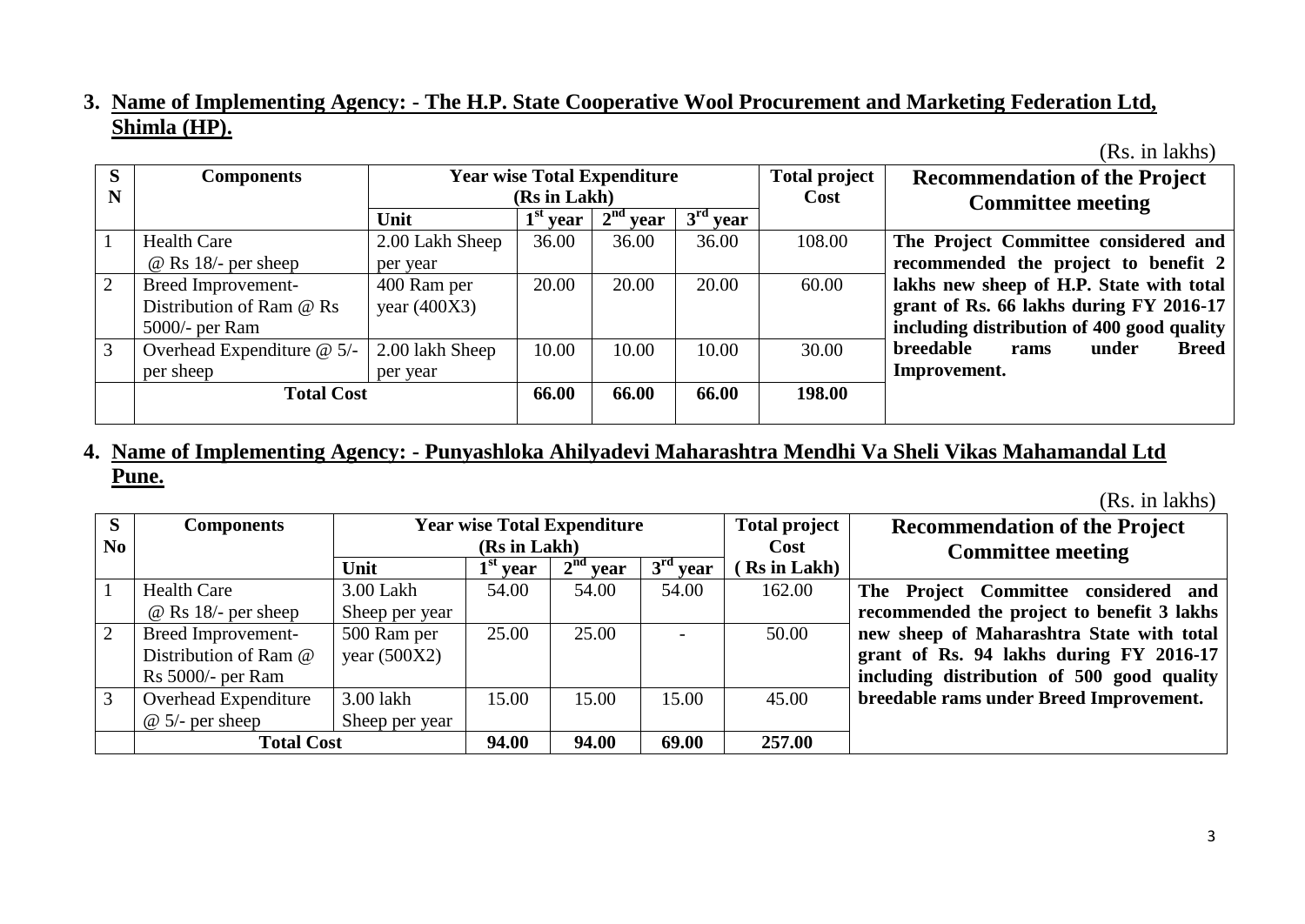As the 12th Five Year Plan is up to 31<sup>st</sup> March, 2017 and current Financial Year is the last year of the 12<sup>th</sup> Plan, therefore it is proposed that above SWIS projects may be approved only for one year (FY 2016-17) subject to condition that further continuation in  $2^{nd}$  and  $3^{rd}$  year of the projects period will be as per revised parameter of the components if approved for the 13<sup>th</sup> Plan or first year of the 13<sup>th</sup> Plan, whichever may be.

The Project Committee not recommended the project proposals received under the component of 'Revolving Fund' of SWIS for marketing of raw wool received from the States of H.P. & Uttarakhand and suggested to re-submit the proposals with necessary modification as per prescribed norms of the scheme. Under this component, grant to meet losses and project running cost to implementing Agency is not permissible.

The Project Committee deferred the project proposals received under the component of 'State Specific Projects' under the SWIS received from the States of H.P., M.P. and Uttarakhand for providing grant under nutritional support to debilitated sheep.

### **B. Name of Scheme : Quality Processing of Wool Scheme (Q&P)**

| <b>SN</b> | Name<br>of        | Physical<br>unit/      | Project cost (Total | Cost<br>as<br>per   | <b>Recommendation of the Project Committee</b>              |
|-----------|-------------------|------------------------|---------------------|---------------------|-------------------------------------------------------------|
|           | Implementing      | Components<br>of       | with provision for  | prescribed norms    | meeting                                                     |
|           | Agency            | projects               | $2016-17$ as per    | of scheme<br>for    |                                                             |
|           |                   | proposal               | proposal            | 2016-17             |                                                             |
|           | District Sheep    | Providing 10           | 30 lakhs (25 lakhs) | Grant upto Rs. 25   | The Project Committee considered and recommended the        |
|           | Husbandry         | Sheep Shearing         | for cost of         | lakhs for           | project to procure 10 Sheep Shearing Machines with          |
|           | Officer, Ladakh   | Machines @ Rs.         | machines $& 5$      | procurement of      | grant upto Rs. 25 lakhs (actual cost basis for procurement  |
|           | Autonomous Hill   | 2.5 lakhs per          | lakhs for training  | 10 sheep shearing   | of machineries with spare parts). Proposal for training to  |
|           | Development       | machine $\&$           | to wool shearers)   | machines            | local youths for sheep shearing has deferred and may be     |
|           | Council, Leh      | training.              |                     |                     | considered under HRD scheme after procurement.              |
| 2         | Director, Animal  | CFC for wool           | 140 lakhs for total | Purchase of one     | As the only wool and woolen testing equipments are          |
|           | Husbandry         | testing facility.      | 4 units @ Rs. 35    | <b>ERMASCOPE</b>    | covered under objective of Quality Processing Scheme of     |
|           | Deptt., Govt. of  | Procurement of         | lakhs per unit.     | during current FY   | CWDB for grant and cost of Land & Building and              |
|           | Rajasthan, Jaipur | equipments <i>i.e.</i> |                     | 2016-17 other       | recurring expenditure shall be borne by the implementing    |
|           |                   | <b>ERMASCOPE</b>       |                     | than Bikaner        | agency from their own resources, therefore Project          |
|           |                   | at Bikaner,            |                     | location as per     | Committee was decided that the Department will              |
|           |                   | Ajmer, Jodhpur         |                     | actual cost with in | resubmit the detail proposal in project mode mentioning     |
|           |                   | & Kota                 |                     | limit of $Q & P$    | specifications of equipment, approx. cost, location,        |
|           |                   |                        |                     | scheme.             | installation, availability of technical person and required |
|           |                   |                        |                     |                     | equipments along with justification during current FY       |
|           |                   |                        |                     |                     | 2016-17.                                                    |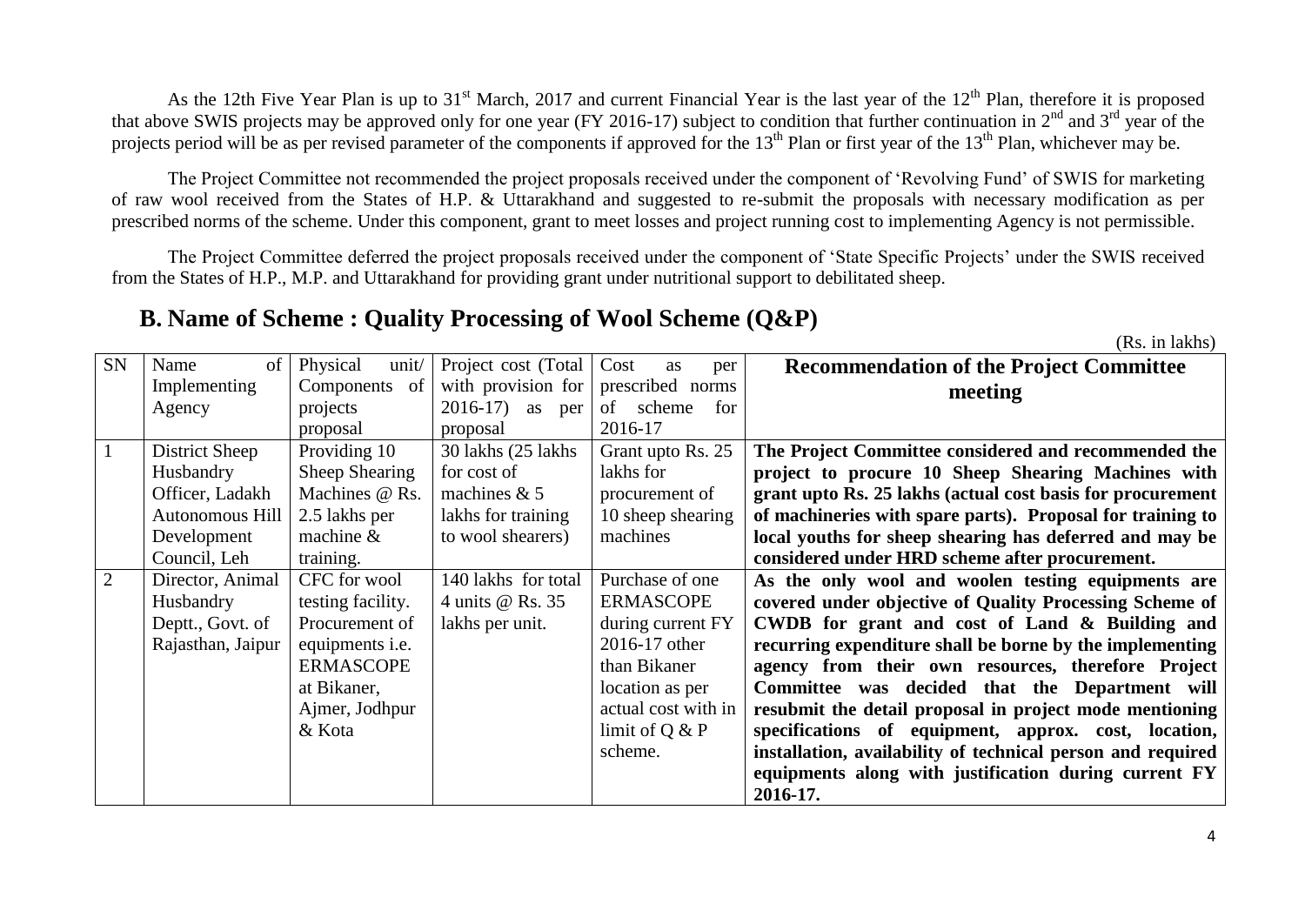# **C. Name of Scheme : Human Resource Development & Promotional Activity (HRD)**

| SN               | Name<br>$\sigma$        | Physical<br>unit/           | Project<br>cost   | Recommended          | <b>Recommendation of the Project Committee</b>                        |
|------------------|-------------------------|-----------------------------|-------------------|----------------------|-----------------------------------------------------------------------|
|                  | Implementing            | of project<br>Components    | with<br>(Total)   | under<br>grant       | meeting                                                               |
|                  | Agency                  | proposals                   | provision<br>for  | <b>HRD</b><br>scheme |                                                                       |
|                  |                         |                             | $2016-17$<br>as   | FY 2016-<br>for      |                                                                       |
|                  |                         |                             | per proposal      | 17                   |                                                                       |
| 1                | District<br>Sheep       | Two Short Term Training     | Rs. 25.08 lakhs   | 12.54<br>Rs.         | Project<br><b>Committee</b><br><b>The</b><br>considered<br>and        |
|                  | Officer,<br>Husbandry   | woollen<br>Courses<br>in    | for 2 units $@$   | lakhs for 1 unit     | recommended one Short Term Training Course in                         |
|                  | Ladakh Autonomous       | manufacturing<br>products   | Rs. 12.54 lakhs   |                      | woollen products manufacturing and designing @                        |
|                  | Hill<br>Development     | and designing @<br>Rs.      | each              |                      | Rs. 12.54 lakhs per centre as per prescribed norms                    |
|                  | Council, Leh            | 12.54 lakhs per unit.       |                   |                      | under HRD scheme for value addition of pashmina                       |
|                  |                         |                             |                   |                      | wool in Leh.                                                          |
| $\overline{2}$   | Uttarakhand Sheep &     | (i) Training to 58 selected | 20.30 lakhs       | Rs. 2.90 lakhs       | <b>The</b><br><b>Committee</b><br>considered<br>Project<br>and        |
|                  | <b>Wool Development</b> | wool shearers/graders @     | $(i)$ Rs. 2.90    | for training to      | recommended only one proposal for providing                           |
|                  | Board, Dehradun         | Rs. 5,000/- p.m. for 5      | for training $\&$ | 58 wool              | training to 58 educated sheep breeders @ Rs.                          |
|                  |                         | months duration $\&$ (ii)   | $(ii)$ Rs. 17.40  | shearers/            | 5,000/- p.m. for 5 months duration with grant upto                    |
|                  |                         | Monthly emoluments @        | lakhs for         | graders              | Rs. 2.90 lakhs on actual expenditure basis.                           |
|                  |                         | Rs. $6,000/$ - p.m. to      | monthly           |                      | Monthly emoluments of Rs. 6,000/- to 58 trained                       |
|                  |                         | trained sheep shearers for  | emoluments to     |                      | sheep rearers for 5 months (Rs. 17.40 lakhs) has not                  |
|                  |                         | 5 months duration           | sheep shearers)   |                      | recommended.                                                          |
| 3                |                         | (i) Organizing State level  | 5.50 lakhs        | 5.50 lakhs           | <b>The</b><br><b>Committee</b><br>considered<br>Project<br>and        |
|                  | $-do$ -                 | farmers workshop to         |                   |                      | recommended both the proposals for organizing                         |
|                  |                         | motivate 100 shepherds      | (Rs. 2 lakhs for  | $(Rs. 2$ lakhs       | workshop at Dehradun with financial<br>one                            |
|                  |                         | $&$ (ii) Sheep Shows to     | Workshop &        | for Workshop         | assistance upto Rs. 2 lakhs against actual expenses                   |
|                  |                         | aware shepherds about       | Rs. 3.50 lakhs    | & Rs. 3.50           | basis for welfare of shepherds and 10 Sheep shows                     |
|                  |                         | latest techniques of sheep  | for Sheep         | lakhs for            | and Health Camps (medicines, price distribution,                      |
|                  |                         | management by experts.      | shows)            | Sheep shows)         | transportation) $@$ Rs. 0.35 lakhs per event for                      |
|                  |                         |                             |                   |                      | improved breed of sheep/rams and quality of wool.                     |
| $\overline{4}$ . | Director, Animal        | Training to 30 farmers      | Rs. 8.64 lakhs    | Rs. 8.64 lakhs       | <b>Committee</b><br>considered<br><b>The</b><br><b>Project</b><br>and |
|                  | Husbandry Deptt.,       | per batch for 6 days        |                   |                      | recommended the training project for shepherds                        |
|                  | Govt. of Rajasthan,     | duration. Total 24 camps    |                   |                      | under HRD scheme for breeding techniques,                             |